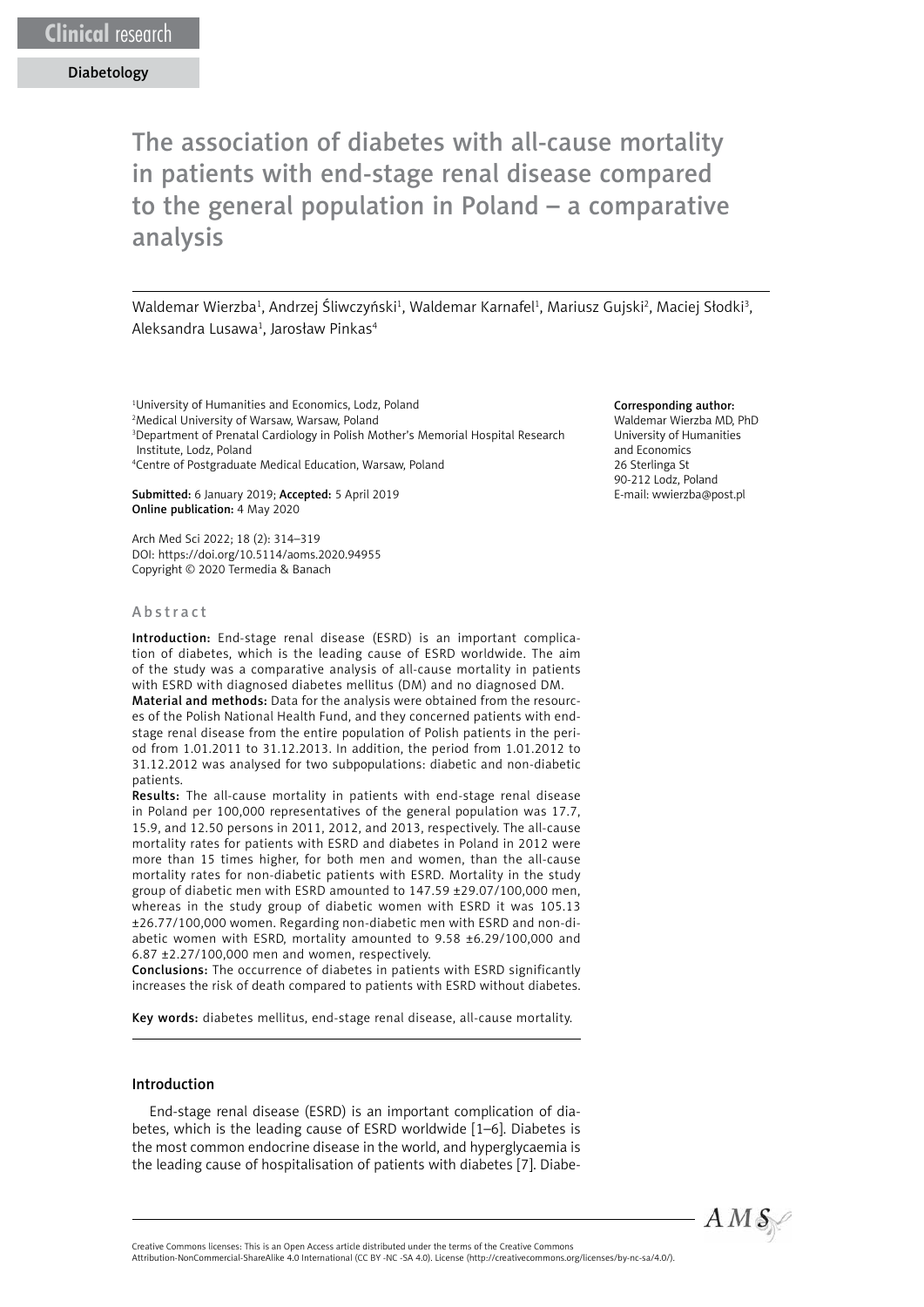The association of diabetes with all-cause mortality in patients with end-stage renal disease compared to the general population in Poland – a comparative analysis

tes has many complications that lower the quality of life, like ESRD [8–10]. It has been indicated by many researchers that chronic kidney disease can increase the risk of cardiovascular death [1, 2]. In a meta-analysis of 39 studies and 1,371,990 patients, Tonelli *et al*. showed that chronic kidney disease causes a higher risk of death, depending on the stage of renal failure [4]. Among patients treated with renal replacement by haemodialysis, deaths are 13–15 times more frequent compared to deaths in non-dialysed patients in the control group [11]. Mortality in patients with ESRD is higher in men than in women, and it prevails in the African-American group of patients [12]. The occurrence of diabetes and obesity in patients with chronic renal failure also increases the risk of death in this group of patients [13, 14].

In the available scientific literature, there are no publications that compare the all-cause mortality in patients with ESRD in the two subgroups of diabetic and non-diabetic patients. Our study involved an analysis of the all-cause mortality in patients with ESRD with diabetes and without diabetes in 2012 compared to general mortality in patients with ESRD in Poland in 2011–2013.

## Material and methods

The authors of this article performed a retrospective, population-based study using database records of the Polish National Health Fund. Subject to analysis were data on patients with diabetes or ESRD in 2011, 2012, and 2013, which were compared to the general population in Poland, and additionally data on two subpopulations of patients: patients with diabetes and patients without diabetes, in 2012. Incidence rates were calculated on the basis of the number of patients with diabetes or ESRD and relevant census data. Besides the data from the National Health Fund (NHF), demographic data for the general population of Poland were obtained from the Central Statistical Office in Poland (Central Statistical Office, 2016). End-stage renal disease often requires hospitalisation or various forms of dialysis; therefore, an analysis of hospitalisation cases can provide a good estimate of the incidence of ESRD.

Healthcare services in Poland are financed by the NHF pursuant to the binding act [15] and the regulations of the Minister of Health arising from the act [16, 17]. Healthcare services are provided within the framework of outpatient treatment and inpatient treatment, i.e. hospital care. Provision of healthcare services is described in detail in the regulations of the President of the NHF [18, 19]. In order to conduct an epidemiological analysis for this paper, patient information from the NHF database was used. The Polish National Health Fund settles and pays for health services

provided to the patient by healthcare providers. In the database covering the period from 1.01.2011 to 31.12.2013, reports on ESRD according to the International Classification of Diseases (ICD-10): N18.0 – end-stage renal disease (ESRD) were found for the year 2011, 2012, and 2013. The Polish NHF database precludes the distinction of dialysis and non-dialysis patients with ESRD. Furthermore, reports on diabetes-related healthcare services were found in the resources of the fund for the period from 1.01.2012 to 31.12.2012. The main diagnosis in these reports was "diabetes" with the following extensions: E10.X – insulin-dependent diabetes, E11.X – non-insulin dependent diabetes, E12.X – diabetes associated with malnutrition, E13.X – other unspecified forms of diabetes, and  $E14.X - un$ specified diabetes, or at the same time a patient bought medicine from any of these groups: A10A.X (insulin), A10B.X (oral antidiabetic drugs), specialised diagnostic tests. The dates of patient deaths were obtained from the Central List of the Insured.

## Statistical analysis

The data were analysed using PQStat 1.6 statistical software of the Polish company PQStat Software. Additionally, Student's *t*-test was applied for independent groups. Odds ratio (OR), confidence interval, and statistical significance were also calculated. The differences were considered significant at the 95% confidence level (*p* < 0.05).

### Results

According to the data obtained from the Central Statistical Office, there were 38,501,000 people living in Poland in 2011, including 18,432,000 men and 20,069,000 women. In 2012 the number of inhabitants amounted to 38,533,789 people, including 18,651,441 men and 19,882,348 women. In 2013 there were 38,793,441 people living in Poland, including 18,629,535 men and 20,163,906 women [20]. The number of patients with diabetes in Poland in 2012 amounted to 2,227,453, including 975,364 men and 1,252,089 women. 36,306,336 people in Poland did not suffer from diabetes in 2012, including 17,676,077 men and 18,630,259 women [21]. The total male mortality rate per 100,000 representatives and total male number of deaths were higher in all years than the female mortality rate (Table I) in patients diagnosed with ESRD by gender in 2011, 2012, and 2013. A comparison between the all-cause mortality in diabetic patients with ESRD (ICD-10: N18.0 and E10-E14.X) and the non-diabetic population in Poland in 2012 showed significant differences between populations of diabetic and non-diabetic patients. No diabetes was found in 53.24% of male and female patients who died of ESRD. 51.94% of those who were diabetic and died of ESRD were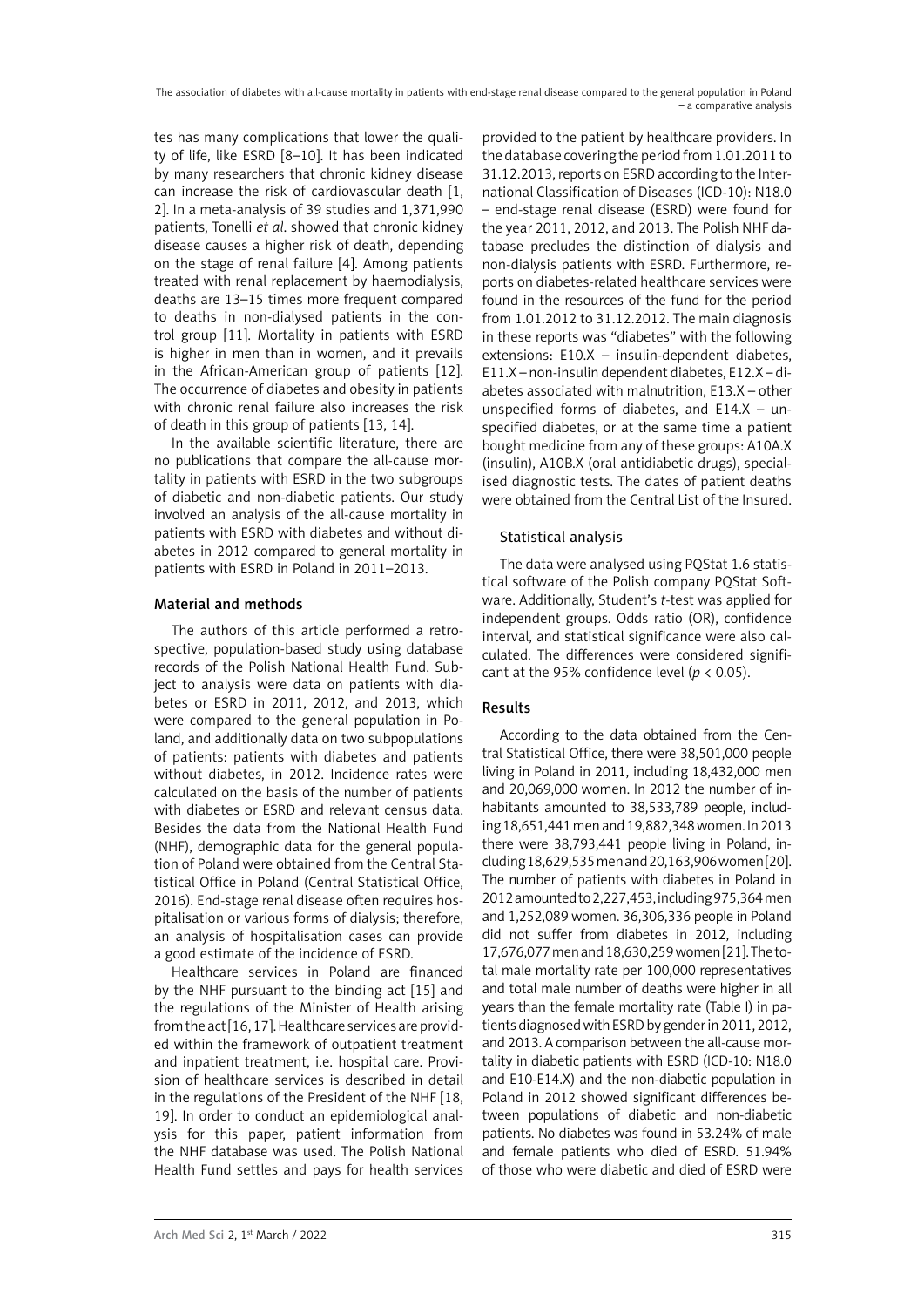Table I. All-cause mortality rates per 100,000 representatives and number of deaths in patients with end-stage renal disease in Poland in 2011–2013, based on the database of the National Health Fund and the Central List of the Insured by gender and the general population

| Year | Total both<br>genders<br>mortality<br>per 100,000 | Total male<br>mortality<br>per 100,000 | Total<br>female<br>mortality<br>per 100,000 | Total<br>number<br>of deaths | Total<br>number<br>of deaths<br>– male | Total<br>number<br>of deaths<br>– female | Percentage<br>male | Percentage<br>female |
|------|---------------------------------------------------|----------------------------------------|---------------------------------------------|------------------------------|----------------------------------------|------------------------------------------|--------------------|----------------------|
| 2011 | 24.81                                             | 28.67                                  | 21.19                                       | 9563                         | 5349                                   | 4214                                     | 55.9               | 44.1                 |
| 2012 | 23.34                                             | 26.35                                  | 20.52                                       | 8994                         | 4914                                   | 4080                                     | 54.6               | 45.4                 |
| 2013 | 20.58                                             | 23.52                                  | 17.82                                       | 7922                         | 4381                                   | 3541                                     | 55.3               | 44.7                 |

Table II. The number of deaths in diabetic and non-diabetic patients with end-stage renal disease (ESRD) in Poland in 2012 by gender, based on the National Health Fund and the Central List of the Insured

| Parameter     |                                | Patients with ESRD with diabetes | Patients with ESRD without diabetes |                                |  |
|---------------|--------------------------------|----------------------------------|-------------------------------------|--------------------------------|--|
|               | Male                           | Female                           | Male                                | Female                         |  |
| Number        | 2026                           | 1871                             | 2888                                | 2209                           |  |
| Percentage    | 52.0                           | 48.0                             | 56.7                                | 43.3                           |  |
| Age (median)  | $68.0 \pm 11.2$ *              | $73.0 \pm 11.5^*$                | $69.0 \pm 14.2^*$                   | $72.0 \pm 13.9^*$              |  |
| Age (average) | 67.5<br>$(95\%$ CI: 67.0-67.9) | 70.8<br>(95% CI: 70.3-71.3)      | 67.1<br>$(95\%$ CI: 66.6-67.6)      | 69.1<br>$(95\%$ CI: 68.6-69.7) |  |

*\*Average ± standard deviation.*

Table III. Percentage rates in age groups for all-cause mortality in males and females in diabetic and non-diabetic patients with end-stage renal disease in Poland in 2012, based on the databases of the National Health Fund and the Central List of the Insured

| Age range<br>[years] |       | Patients with diabetes (%) | Patients without diabetes (%) |        |  |
|----------------------|-------|----------------------------|-------------------------------|--------|--|
|                      | Male  | Female                     | Male                          | Female |  |
| < 44                 | 1.41  | 1.09                       | 4.76                          | 2.57   |  |
| $45 - 64$            | 28.51 | 15.69                      | 25.82                         | 17.40  |  |
| $65 - 74$            | 29.79 | 26.31                      | 24.84                         | 36.06  |  |
| >75                  | 40.29 | 56.91                      | 44.58                         | 43.97  |  |

Table IV. All-cause mortality rates for diabetic and non-diabetic patients with end-stage renal disease in Poland in 2012 by gender and per 100,000 representatives of the general population, based on the databases of the National Health Fund and the Central List of the Insured, having subtracted patients with diabetes

| Patients with diabetes |                   | Patients without diabetes |                |  |
|------------------------|-------------------|---------------------------|----------------|--|
| Male                   | Female            | Male                      | Female         |  |
| $147.59 + 29.07*$      | $105.13 + 26.77*$ | $9.58 + 6.29*$            | $6.87 + 2.27*$ |  |

*\*Average ± standard deviation.*

men, whereas 43.3% of those who were non-diabetic and died of ESRD were women.

Female diabetic and non-diabetic patients were older at the time of death than male diabetic ( $p \lt 0.001$ ) and non-diabetic ( $p \lt 0.001$ ) patients. At the time of death male diabetic patients were younger than male non-diabetic patients ( $p \lt 0.001$ ), but female diabetic patients were older at the time of death than the non-diabetic female patients ( $p < 0.001$ ) (Table II).

In the age group up to 44 years, death occurred three times more frequently in male non-diabetic patients than in male diabetic patients. In the same age group death was two times more frequent in female non-diabetic patients than in female diabetic patients (Table III). Table IV presents all-cause mortality rates for people with ESRD with diabetes per 100,000 representatives of the general population in Poland in 2012 and for non-diabetic patients per 100,000 representatives of the general population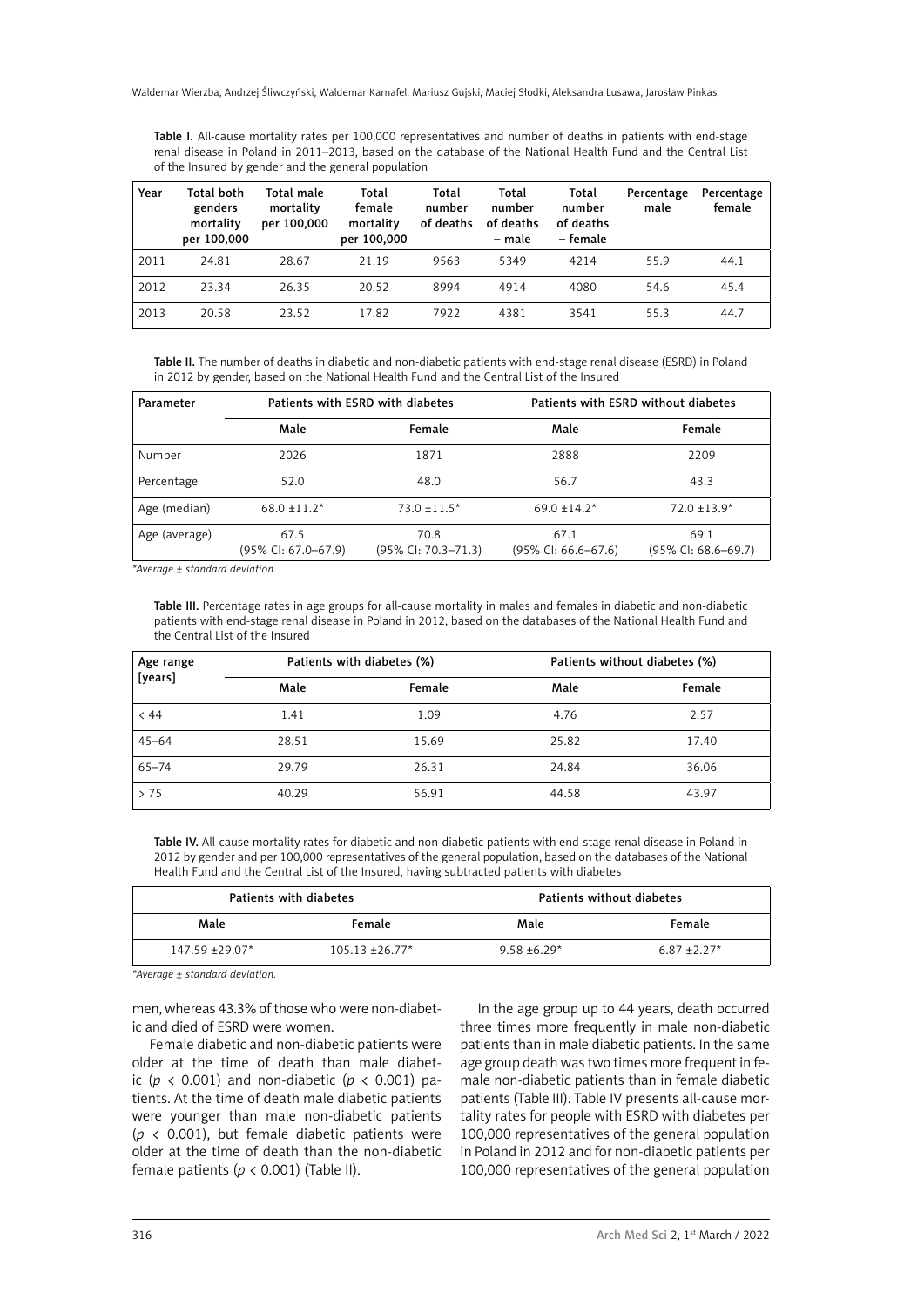in Poland in 2012, having subtracted the number of people with diabetes. The all-cause mortality rate for diabetic patients was significantly higher than all-cause mortality for both male and female non-diabetic patients,  $p \lt 0.0001$ . It was found that mortality was significantly higher, *p* < 0.0001, in male patients as compared with female patients, for both diabetic and non-diabetic patients (Table IV).

# Discussion

89,009 people died in the United States of America (USA) in 2013 of ESRD, which gives an average mortality rate of 27.91/100,000 representatives of the general population [22]. 20–25% of patients with ESRD die in the USA on an annual basis, whereas 35% of patients survive for 5 years. However, only 3% of patients with ESRD and kidney transplantation die within 5 years [23].

Our study showed that the average all-cause mortality rate for male and female patients with ESRD in Poland in 2011 was 17.66/100,000 of the representatives of the general population, and in 2012 it was 15.89/100,000 representatives of the general population. In 2013 the mortality rate was 12.50/100,000 of the representatives of the general population. Over 3 years a decrease by 30% in the all-cause mortality in people with ESRD was observed in Poland.

Hoffman *et al*. proved that the impact of diabetes on survival after ESRD is time-dependent, but they did not prove the differences between sexes. In our study males up to 74 years of age with ESRD and diabetes had a higher mortality rate than females. An interesting result is that women older than 75 years had a higher mortality rate than men (Table III) [24]. Navaneethan *et al*. reported an increased risk for all-cause mortality among patients with diabetes and chronic kidney disease, who had HbA<sub>1c</sub> levels  $< 6\%$ , and among those who had HbA<sub>1s</sub> levels  $\geq$  9%, but they do not compare the mortality with non-diabetic patients [6].

Tonelli *et al*. presented a meta-analysis of 39 studies from around the world and showed that the occurrence of end-stage renal disease increases the risk of death from 38% to 1100% [4].

De Jager *et al*. reported that death was 13–15 times more frequent in patients treated with haemodialysis as compared to the control group [11].

Janeczko *et al*. presented data on mortality rates for 26 years of observation of patients with type 2 diabetes as compared to mortality rates for representatives of the general population, and they showed that the standard mortality rate for men with diabetes and kidney diseases was 20 times higher, and for the same group of women it was 18 times higher, than the standard mortality rate for the representatives of the general population [25]. Małyszko *et al*. reported that cardiovascular death was more frequent in patients with chronic renal failure [26]. Rutkowski *et al*. revealed that 53.5% of patients on dialysis in Poland die of cardiovascular diseases [27]. Gurm *et al*. observed that out of 55,189 patients with acute coronary syndrome, including 579 patients with renal replacement therapy (haemodialysis), 13% of the dialysed patients and 4.8% of those who did not receive renal replacement therapy died [28].

In the USA, 50% of patients with end-stage renal disease die of cardiovascular diseases [29]. In the USA the mortality rate for patients with chronic renal failure, as opposed to end-stage renal disease, amounted to 117.9/1000 patients in 2013, whereby the rates for men and women were 128.7/1000 patients per year and 110/1000 patients per year, respectively [29].

Other researchers reported the death rate in patients with end-stage renal disease who were treated with haemodialysis at the level of 22% in the United States, 16% in Europe, and 7% in Japan [30, 31]. Having observed 3702 patients aged over 77 years of age, Kurella-Tamura *et al*. reported a mortality rate for renal replacement therapy patients per year at 58%. For this group of patients, mortality per year in the pre-renal replacement period was 13% [32].

Foley *et al*. reported that the mortality rate in male diabetic patients with end-stage renal disease was 30 times higher as compared to the mortality rate in the general population. Nine per cent of patients with end-stage renal disease died of cardiovascular diseases [1].

In our study all-cause mortality rates for female and male diabetic patients with end-stage renal disease in Poland in 2012 were more than 15 times higher than the all-cause mortality rate in non-diabetic patients with ESDR. All-cause mortality rates for patients with ESRD in Poland in 2012 per 100,000 representatives of the general population are presented in Table I. Various complex haemodynamic and metabolic factors, such as renal failure, age, hypertension, diabetes, lipid disorders, and lack of physical exercise, contributed to the increased risk of cardiovascular death [33–36].

Our research had certain limitations that prevented the determination of the cause of chronic renal failure, type of diabetes, metabolic control of diabetes, and occurrence of hypertension. The study was a retrospective study on patients reported to the Polish National Health Fund.

The study is a unique comparative study on allcause mortality in patients with ESRD conducted on two cross-sectional groups: patients with diabetes and patients without diabetes.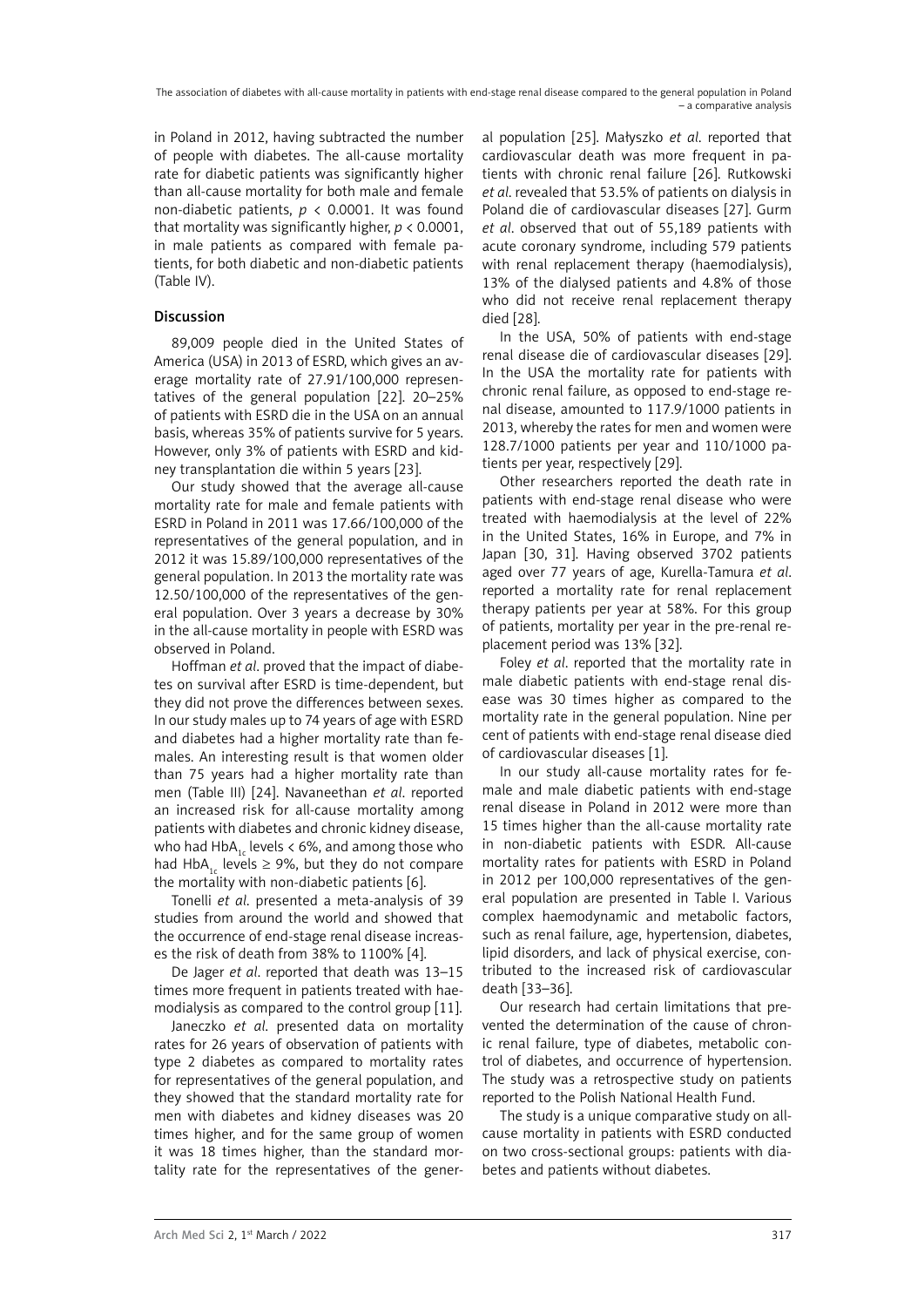Our research is based on the reported diagnoses of end-stage renal disease in Poland in 2011–2013. It is original and unique because it shows how the occurrence of diabetes can affect the all-cause mortality in patients with end-stage renal disease. The results of the study show the necessity to intensify healthcare for diabetic patients to prevent the development of complications of diabetes and related problems.

In conclusion, mortality rates for people with ESRD in Poland in 2012 were higher for men than for women in the general population and both in the group of diabetic and non-diabetic patients. Mortality rates for diabetic men and women with ESRD in Poland in 2012 were 15 times higher than mortality rates for non-diabetic men and women with ESRD. Special attention should be paid to the prevention and treatment of diabetes as ways of increasing life expectancy of patients with ESRD.

### Conflict of interest

The authors declare no conflict of interest.

#### References

- 1. Foley RN, Parfrey PS, Sarnak MJ, et al. Clinical epidemiology of cardiovascular disease in chronic renal disease. Am J Kidney Dis 1998; 32: 112-9.
- 2. Foley RN, Hakim RM. Why is the mortality of dialysis patients in the United States much higher than the rest of the world? J Am Soc Nephrol 2009; 20: 1432-5.
- 3. Chien CC, Wang JJ, Sun YM, et al. Long-term survival and predictors for mortality among dialysis patients in an endemic area for chronic liver disease: a national cohort study in Taiwan. BMC Nephrol 2012; 13: 43.
- 4. Tonelli M, Wiebe N, Culleton B, et al. Chronic kidney disease and mortality risk: a systemic review. J Am Soc Nephrol 2006; 17: 2034-47.
- 5. Chu YW, Wu WS, Hsu CF, et al. Bidirectional association between ESRD dialysis and diabetes: national cohort study. PLoS One 2017; 12: e0173785.
- 6. Navaneethan SD, Schold JD, Jolly SE, et al. Diabetes control and the risks of ESRD and mortality in patients with CKD. Am J Kidney Dis 2017; 70: 191-8.
- 7. Kayar Y, Agin M. The relationship between demographic and anthropometric characteristics and diabetic complications and number of hospitalizations in hospitalized diabetic patients. Arch Med Sci Civil Dis 2019; 4: e7-e15.
- 8. Yelumalai S, Giribabu N, Karim K, et al. In vivo administration of quercetin ameliorates sperm oxidative stress, inflammation, preserves sperm morphology and functions in streptozotocin-nicotinamide induced adult male diabetic rats. Arch Med Sci 2019; 15: 240-9.
- 9. Teng Y, Wang S, Wang N, et al. STOP-bang questionnaire screening for obstructive sleep apnea among Chinese patients with type 2 diabetes mellitus. Arch Med Sci 2018; 14: 971-8.
- 10. Sułkowski L, Matyja M, Pasternak A, et al. WHO-QOL-BREF survey of quality of life among dialyzed end-stage renal disease patients. Arch Med Sci Civil Dis 2018; 3: e112-20.
- 11. de Jager DJ, Grootendorst DC, Jager KJ, et al. Cardiovascular and noncardiovascular mortality among: patients starting dialysis. JAMA 2009; 302: 1782-9.
- 12. Bloembergen WE, Port FK, Mauger EA, et al. Causes of death in dialysis patients: racial and gender differences. J Am Soc Nephrol 1994; 5: 1231-42.
- 13. Villar E, Remontet L, Labeeuw M, et al. Effects of age, gender, and diabetes on excess in end stage renal failure. J Am Soc Nephrol 2007; 18: 2125-34.
- 14. Lastra G, Manrique C, Sowers JR. Obesity, cardiometabolic syndrome, and chronic kidney disease: the weight of the evidence. Adv Chronic Kidney Dis 2006; 13: 365-73.
- 15. Act of 27.08.2004 on health care services financed from public funds. Journal of Laws 2008, No. 164, item 1027, as amended [In Polish].
- 16. Regulation of the Minister of Health of 11 January 2010 amending the regulation on guaranteed benefits in the field of health programs. Journal of Laws 2010, No. 05, item 29, as amended [In Polish].
- 17. Regulation of the Minister of Health of 2 March 2010 amending the regulation on guaranteed benefits in the field of hospital treatment. Journal of Laws of 2010, No. 30, item 157, as amended [In Polish].
- 18. Order No. 101/2007/DGL of the President of the National Health Fund dated 5 November 2007 amending the Order on the adoption of "Detailed information materials on proceedings concerning the conclusion of healthcare contracts and the implementation and financing of healthcare contracts type: hospital treatment [In Polish].
- 19. Order No. 36/2008/DGL of the President of the National Health Fund of 19 June 2008 on defining the conditions for concluding and implementing contracts such as hospital treatment in the field of therapeutic health programs [In Polish].
- 20. PESEL. Available at: http://www.msw.gov.pl/portal/pl/ 381/32/PESEL.html (Accessed: 10.10.2017) [In Polish].
- 21. Central Statistical Office. Size and structure of population and vital statistics in Poland in 2012. Available at: http://stat.gov.pl/obszary-tematyczne/ludnosc/ludnosc/ ludnosc-stan-i-struktura-ludnosci-oraz-ruch-naturalnyw-przekroju-terytorialnym-stan-w-dniu-31-xii-2012-r-, 6,11.html (Accessed: 10.10.2017) [In Polish].
- 22. Wierzba W, Pinkas J, Karnafel W, et al. Evaluation of the incidence of aortic aneurysms in patient with and without diabetes in Poland in 2012 based on the database of the National Health Fund. Arch Med Sci 2019;  $15: 607-12.$
- 23. U.S. Renal Data System. USRDS 2013. Annual Data Report: Atlas od End-Stage Renal Diseases in the United States, National Institute of Health, National Institute of Diabetes and Digestive and Kidney Diseases. Bethesda 2014.
- 24. Hoffmann F, Haastert B, Koch M, et al. The effect of diabetes on incidence and mortality in end-stage renal disease in Germany. Nephrol Dial Transplant 2011; 26: 1634-40.
- 25. Janeczko D, Tuszyńska A, Kopczyński J, et al. Umieralność w kohorcie chorych na cukrzycę typu 2 w czasie 26-letniej obserwacji w porównaniu do umieralności populacji lekarzy. Diabetol Pol 2003; 10: 172.
- 26. Małyszko J, Bachorzewska-Gajewska H, Tomaszuk-Kazberuk A, et al. Cardiovascular disease and kidney transplantation-evaluation of potential transplant recipient. Pol Arch Int Med 2014; 124: 608-16.
- 27. Rutkowski B, Lichodziejewska-Niemirko M, Gruda R, et al. Raport o strukturze leczenia nerkozastępczego w Polsce w 2005 roku. Gdańsk 2006.